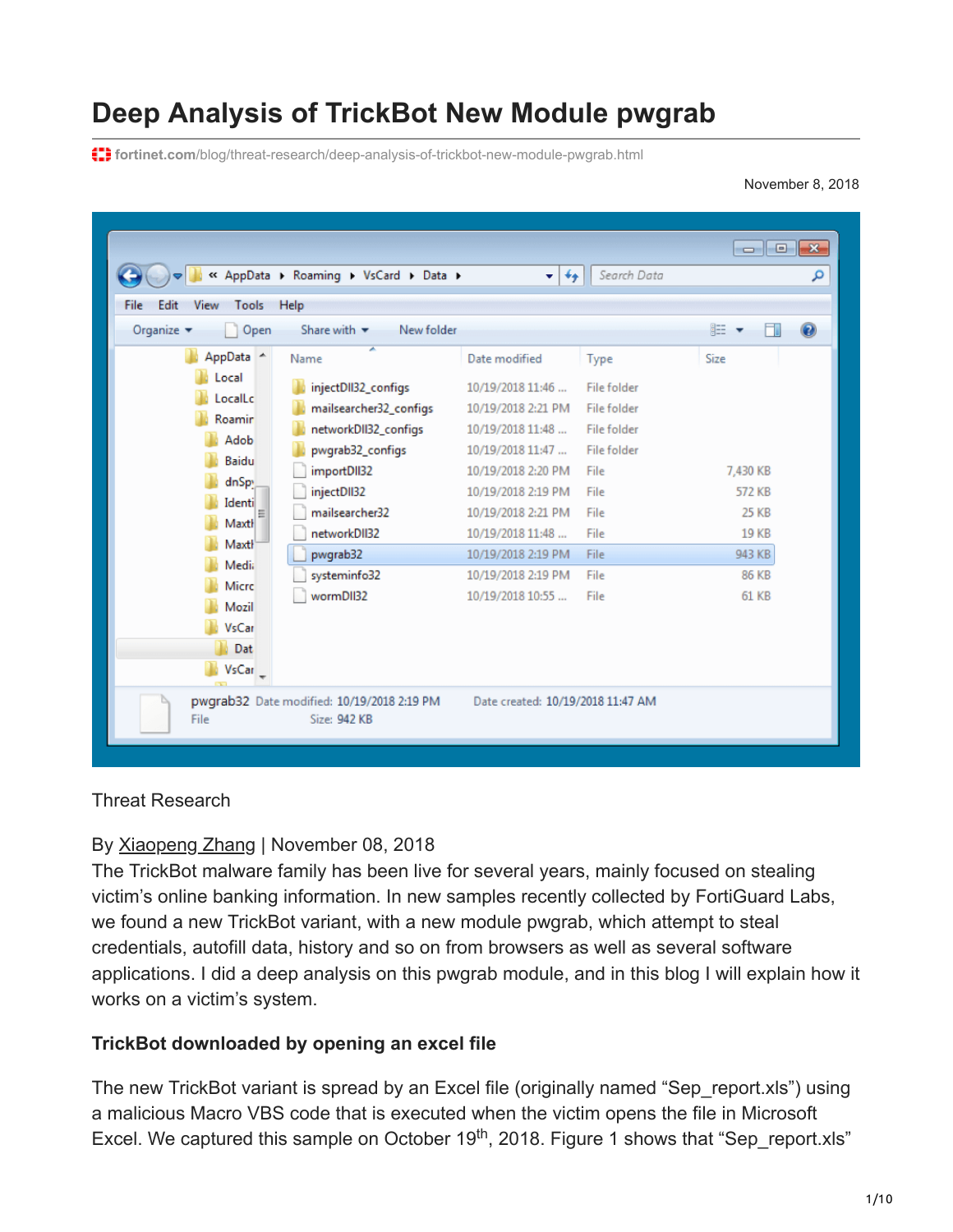is opened in Microsoft Excel where it requests that the victim enable the embedded Macro by clicking on the "Enable Content" button.

Figure 1. Sep\_report.xls opened in Microsoft Excel

The VBA code is password protected for viewing. To analyze the code, I manually modified the protected flag to bypass the password protection.

The VBA code starts with the function "Workbook\_Open", which is called automatically when the Excel file is opened. It then reads data from Text control, which is encoded Powershell code. In Figure 2 you can see part of the decoded Powershell code.

## Figure 2. Decoded Powershell code

Finally, the Powershell code is executed to download the file from "*hxxp://exceloffice.com/secure.excel*" and save it to a local temporary folder with the name "pointer.exe" whereupon it runs it. As you may have guessed, the "pointer.exe" file is actually TrickBot.

## **Task Schduler Starts TrickBot to load pwgrab32**

When "pointer.exe" runs for the very first time, it creates the "%AppData%\VsCard" folder as its home folder, then copies "pointer.exe" into it and renames it as "pointe*s*.exe". In this version it also changes its module folder: the new one is "%AppData%\VsCard\**Data**" instead of the previous "%AppData%\[random folder name]\**Modules**". Figure 3 is a screenshot of the new folder.

Figure 3. Screenshot of the new module folder "Data"

As with its previous version, it installs itself into the system "Task Scheduler" so it can run automatically by "Task Scheduler".

After "pointes.exe" runs for a little while, it sends the command "5" request to its C&C server with the string "pwgrab32" for a 32-bit platform (or "pwgrab64" for a 64-bit platform) asking to download the new module of "pwgrab32", just as it does for downloading other module files such as "systeminfo32" and "injectdll32".

To learn more about the packet format of command "5" and the command's purpose, you can refer to my [previous blog](https://www.fortinet.com/blog/threat-research/deep-analysis-of-the-online-banking-botnet-trickbot.html). All files downloaded through command "5" in older versions are AES encrypted. Recent versions have added one more XOR encryption on AES encrypted data .So to get to the original pwgrab32 module we had to go through two-layer decryption. The pwgrab32 module was generated on October 16<sup>th</sup>, 2018 and was developed with Borland Delphi 3.0. Figure 4 shows the pwgrab32 module analyzed in a PE tool.

Figure 4. Decrypted pwgrab32 being analyzed in CFF Explorer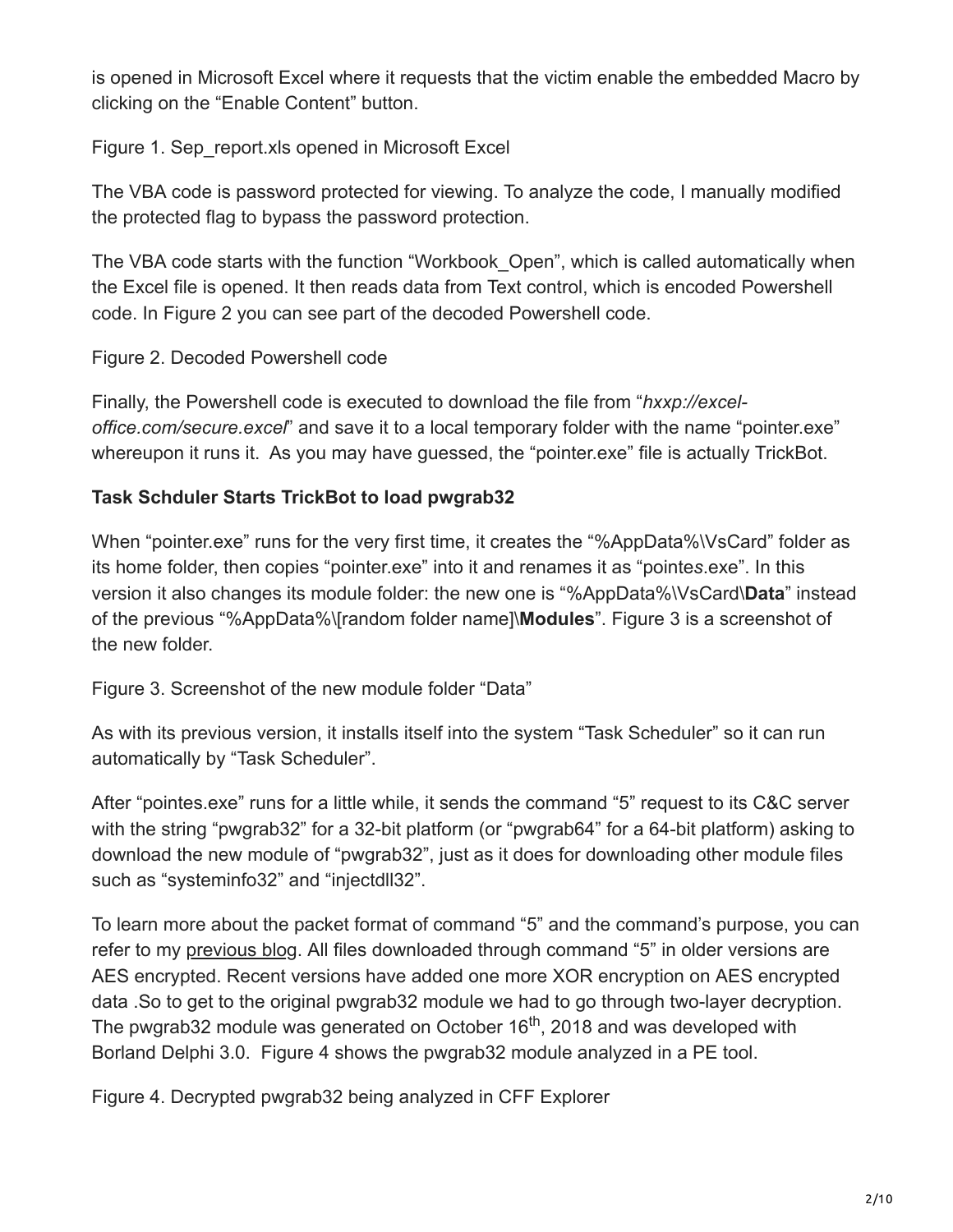During my analysis of "pointes.exe" I can see that it uses some anti-analysis techniques to make it harder to be analyzed. For example, it encrypts all string information to protect itself from being analyzed statically and dynamically loads APIs during running time.

From the file name of "pwgrab32" we can guess it will grab password information from the victim's system. Let's go on to see how it will do this.

After downloading and decrypting "pwgrab32", "pointes.exe" continues to load "pwgrab32". Just like when loading other modules, it calls the API "CreateProcessAsUserW" to create a suspended "svchost.exe" process. It then injects a piece of code from the "pointes.exe" memory to this svchost.exe process memory by calling the API "WriteProcessMemory". By calling the API "ZwQueryInformationProcess", "pointes.exe" can get "svchost.exe"'s ProcessBasicInformation from which it can locate the OEP [\(Original Entry Point\)](https://en.wikipedia.org/wiki/Entry_point) of "svchost.exe" in its PE structure. Furthermore, it can modify the code at OEP to execute the copied piece of code. It then calls "ResumeThread" to resume running "svchost.exe". Figure 5 is a code snippet of finding "svchost.exe"'s OEP.

## Figure 5. Find svchost.exe OEP

Next, API "WriteProcessMemory", "SignalObjectAndWait", and "WaitForSingleObject" are called a number of times by both "pointes.exe" and "svchost.exe" to maintain synchronicity to finish copying the decrypted pwgrab32 and related information, such as copying the C&C server IP list from "pointes.exe" onto "svchost.exe". Finally, "pwgrab32!10006634" (the OEP of pwgrab32) is called by the copied piece of code mentioned above.

From this point on, the pwgrab32 takes over the work to collect any password related data.

## **pwgrab32 Collects Credentials from Browsers of Victim's System**

At first "pwgrab32" decodes the "core-parser.dll" module , loads into the memory, and makes it ready for use. It has several export functions, as shown in Figure 6.

Figure 6. core-parser.dll export function list

Function "EnumDpostServer" returns the C&C server IP address, which will be called by "pwgrab32" when it wants to send data to the C&C server.

It launches three threads to grab credentials from three different browsers. They all share the same thread function but different parameters. From my analysis, parameter 1 is for Internet Explorer, 2 is for Firefox, 3 is for Chrome, and 4 is for Edge. However, in this version Edge is disabled.

There is also a very huge function, "pwgrab32!sub\_100137F8", which executes the operation of collecting saved credentials from all browsers. There are different code branches for different browsers. I will show you how it works.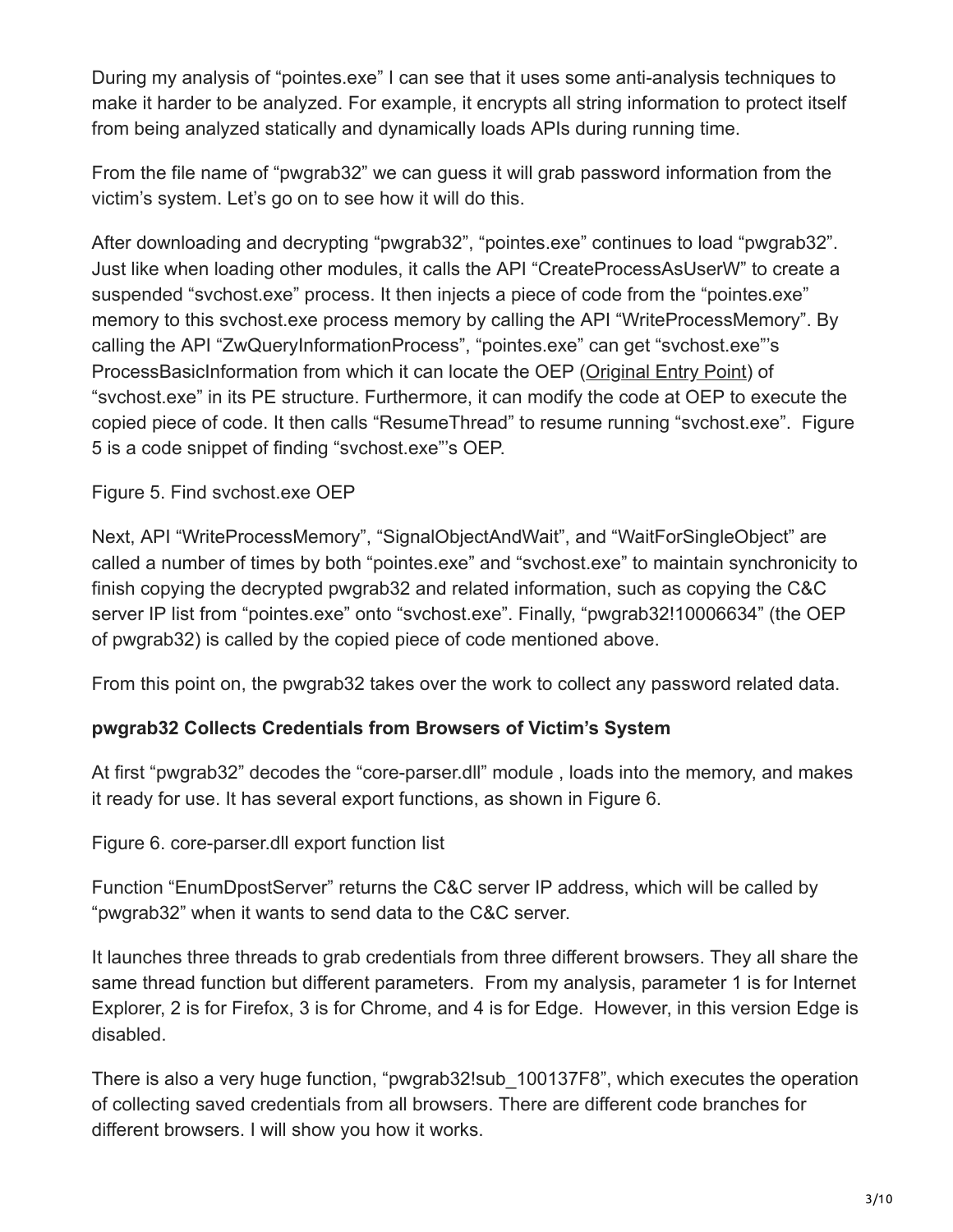One interesting thing I found in the "pwgrab32" code is that it encrypts plain text byte by byte, decrypts it back to plain text, and uses that decrypted plain text. Is this a joke by the Trickbot author? No, it should be an anti-analysis technique to hide plain text. However, I think the author simply forgot to remove the decryption function and replace the plain text with the encrypted one before compiling this module. This error appears many times throughout the pwgrab32 module. Figure 7 shows a code snippet of that.

Figure 7. Plain text "IE password" being encrypted first and decrypted later

## **1> Thread Parameter 1 for Internet Explorer:**

According to the Windows system version, there are two different code branches for IE.

If a victim's system version is Windows 2000, Windows XP, Windows Vista, Windows Server 2008, Windows 7, Windows 10, or Windows Server 2016, it reads and enumerates values from the system registry sub-key "HKEY\_CURRENT\_USER\Software\Microsoft\Internet Explorer\IntelliForms\Storage2", which contains the SHA1 hash code list of saved website hosts and saved credentials for this website. Figure 8 is a screenshot of the "Storage2" subkey on my Windows 7 system. Calling the APIs "FindFirstUrlCacheEntryW" and "FindNextUrlCacheEntryW", this malware can enumerate all cached websites. Furthermore it can calculate SHA1 hash code for each website host (for example "http://www.fortinet.com/") through comparison with the hash code from the sub-key "Storage2", whereupon it can obtain the website's host. It then parses the third column data to get the credential for the website. Finally, it saves the collected credentials in this format:

"Website host|Login ID|Login password".

Figure 8. Screenshot of sub-key "Storage2"

When the victim's system is another version, it calls some additional APIs to get credentials. Here is a pseudo code of this process for getting credentials.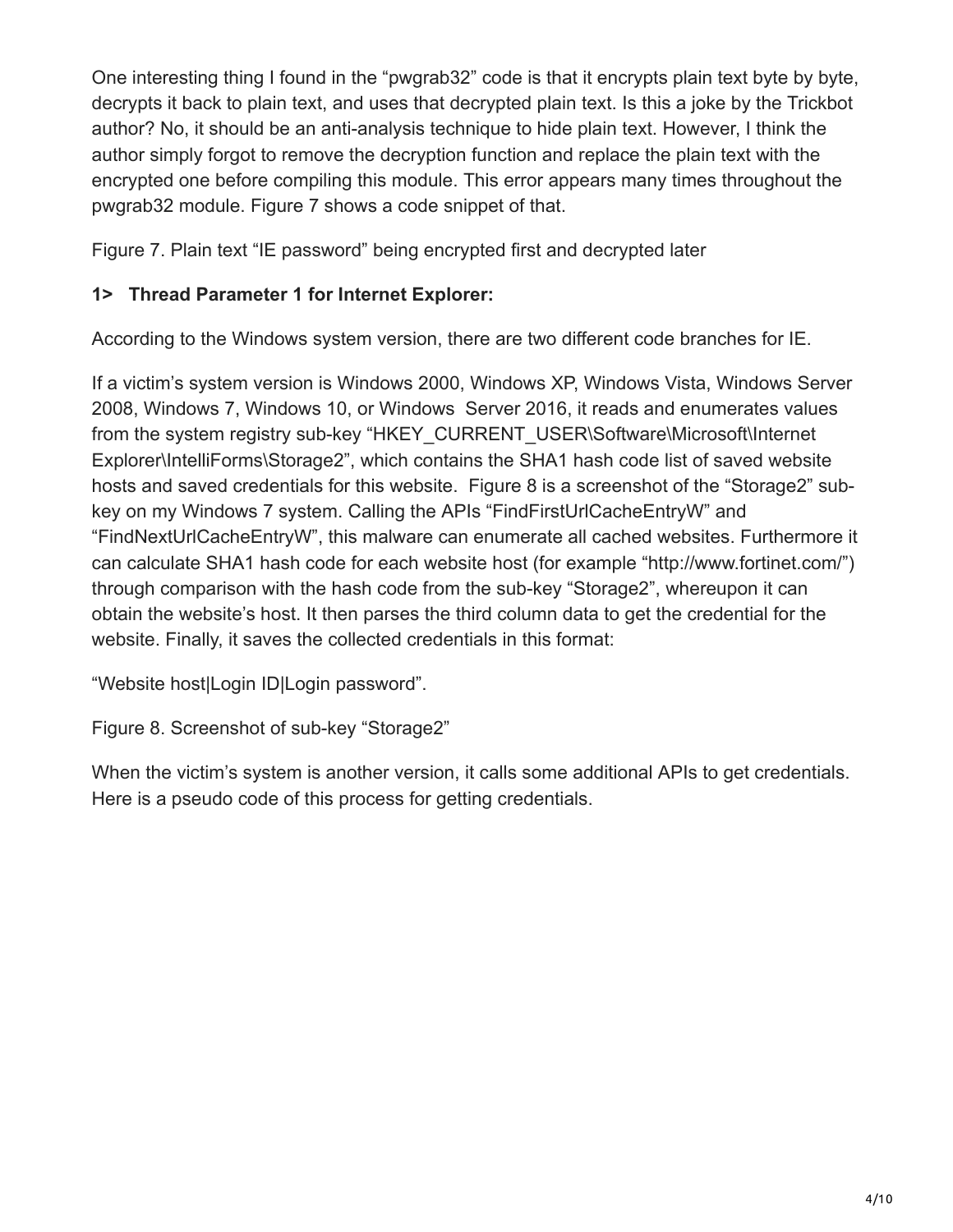```
if ( VaultEnumerateVaults(0, &a4, &a5) )
return 0;
 v70 = 0; a2 = 0;
 if ( a4 ) { v71 = 0; a3 = 0;
while ( !VaultOpenVault(v71 + a5, 0, &vars0) && !VaultEnumerateItems(vars0, 512, &a1,
&retaddr) )
 { v72 = 0;
     if ( a1 ) {
       v73 = lpCriticalSection;
       v74 = a7;
       do {
         memset(&a65, 0, 0xE08u);
         if ( v74 )
           v75 = sub_100133F2(v72, &a65);
         else
           v75 = sub_1001329C(v72, &a65);
         if ( v75 ) {
           wnsprintfA(&String, 1024, "%S|%S|%S\n", &a66, &a67, &a68);
           v76 = sub_1000CBB8(&String);
           sub_1000D1AA(v73, &String, v76);
         }
         ++v72;
        }
        while ( v72 < a1 );
        v70 = a2; v71 = a3;
      }
      VaultFree(retaddr);
      VaultCloseVault(vars0);
```
## **2> Thread Parameter 2 for Mozilla Firefox:**

This code thread reads the Firefox installation path from the system registry, and then calls the API "SetCurrentDirectoryA" with the installation path to set the current directory to the Firefox installation path so it can easily read the credential files of Firefox and load a dll which is used to handle Firefox credentials.

"pwgrab32" continues to load nss3.dll of Firefox and read some Firefox files from its AppData folder, such as "%AppData%\Mozilla\Firefox\Profiles\e375zm7t.default\logins.json". It then calls the APIs of nss3.dll, like "PK11\_GetInternalKeySlot", "PK11\_Authenticate", and "PK11SDR\_Decrypt" to parse saved credentials in the file, "logins.json". Below is a piece of data from "logins.json".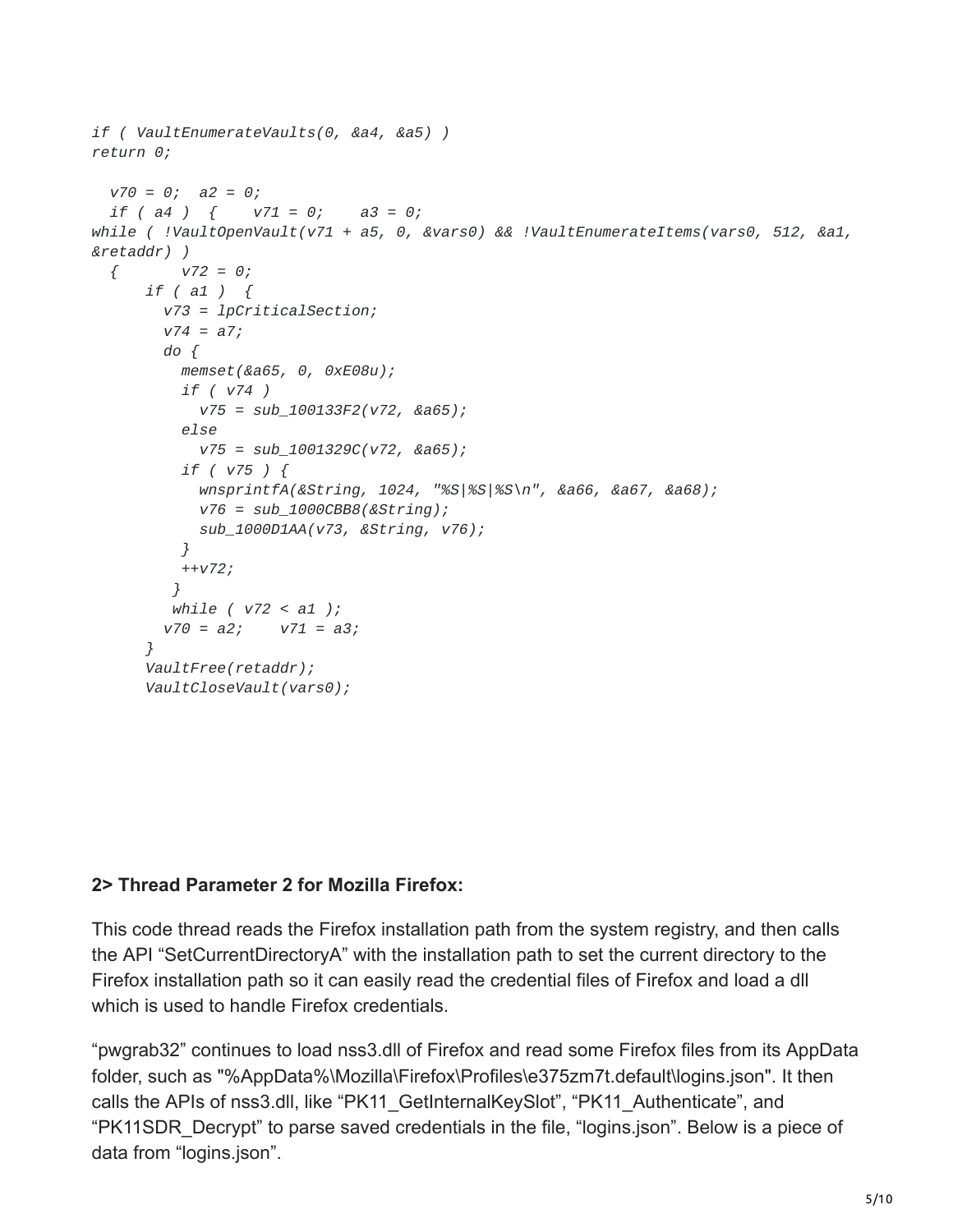Finally, it saves the credentials in a format like IE's.

## **3> Thread Parameter 3 for Google Chrome:**

Before the thread function is created, pwgrab32 makes two file backups of the files "Login Data" and "Web Data". Both of them are located in the

"%LocalAppData%\Google\Chrome\User Data\Default\" folder. Chrome stores the login credentials of the victim in the file "Login Data", and saved autofill and credit card information is stored in the file "Web Data". It makes a backup of the two files so it can read data from backup files instead of the original files to avoid a reading conflict when the victim is using Chrome. The two backup files are "Login Data.bak" and "Web Data.bak". They are both SQLite database files.

"pwgrab32" uses the open source project [SQLite database engine](https://www.sqlite.org/index.html) to handle the two SQLite files. In Figure 9, you can see that the data of the SQLite database engine is linked in "pwgrab32".

Figure 9. SQLite database engine's code

Next, "pwgrab32" executes an SQL expression like "*select origin\_url, username\_value, password\_value, length(d\_value) from logins where blacklisted\_by\_user = 0*" to obtain the credentials from "Login Data.bak".

"pwgrab32" continues to execute three SQL expressions to grab autofill information, credit card information, email address, country, company, street address, full name, phone number, etc. from "Web Data.bak".

The SQL expressions are decrypted from three local variables: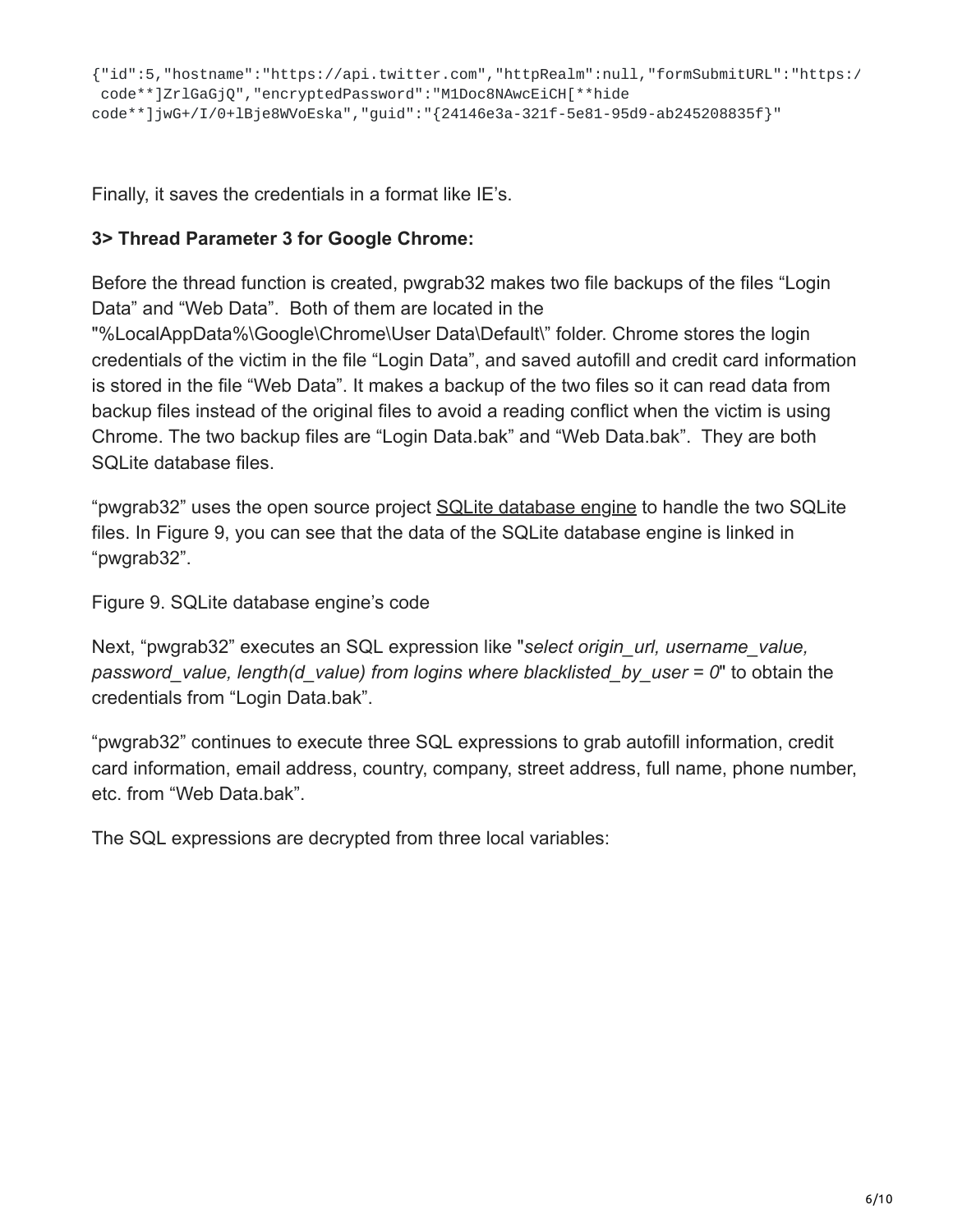"SELECT name, value FROM autofill WHERE name<>"cd[Meta]"" AND name<>"cd[OpenGraph]" AND name<>"cd[Schema.org]" AND name<>"cd[DataLayer]" AND name<>"cd[buttonFeatures]" AND name<>"cd[buttonText]" AND name<>"cd[formFeatures]" ORDER BY name; "

"SELECT expiration\_month, expiration\_year, card\_number\_encrypted, use\_date, origin FROM credit\_cards ORDER BY origin;"

"SELECT profiles.origin, profiles.company\_name, profiles.street\_address, profiles.city, profiles.state, profiles.zipcode, profiles.country\_code ,profiles.language\_code, emails.email, names.first\_name, names.middle\_name, names.last\_name, names.full\_name, phones.number FROM autofill\_profiles AS profiles INNER JOIN autofill\_profile\_emails AS emails ON(profiles.guid = emails.guid) INNER JOIN autofill\_profile\_names AS names ON(profiles.guid = names.guid) INNER JOIN autofill\_profile\_phones AS phones ON(profiles.quid = phones.quid); "

The grabbed credentials and form autofill information collected from the browsers is sent to the C&C server immediately when one is done.

Next, I'll discuss the packet format and how it's sent to its C&C server in the "Report Credentials" section below.

#### **pwgrab32 Collects Credentials from some Clients**

After all of the three threads above are finished, "pwgrab32" steals credentials from three client software sources: "Outlook", "FileZilla", and "WinSCP". In Figure 10 you can see the functions being called to collect credentials from them.

Figure 10. Functions to collect credential from Outlook, FileZilla and WinSCP

"Outlook"'s profile is stored in the system registry. According to different versions, its registry paths are "*HKCU\Software\Microsoft\Windows NT\CurrentVersion\Windows Messaging Subsystem\Profiles\Outlook*",

"*HKCU\Software\Microsoft\Office\15.0\Outlook\Profiles\Outlook*" and

"*HKCU\Software\Microsoft\Office\16.0\Outlook\Profiles\Outlook*".

"pwgrab32" then goes through all the keys and reads and parses the values to grab the credentials.

Figure 11 shows an Outlook credential grabbed by "pwgrab32" from my test system. The format is "Host|Account name|Password".

Figure 11. Grabbed credentials from Outlook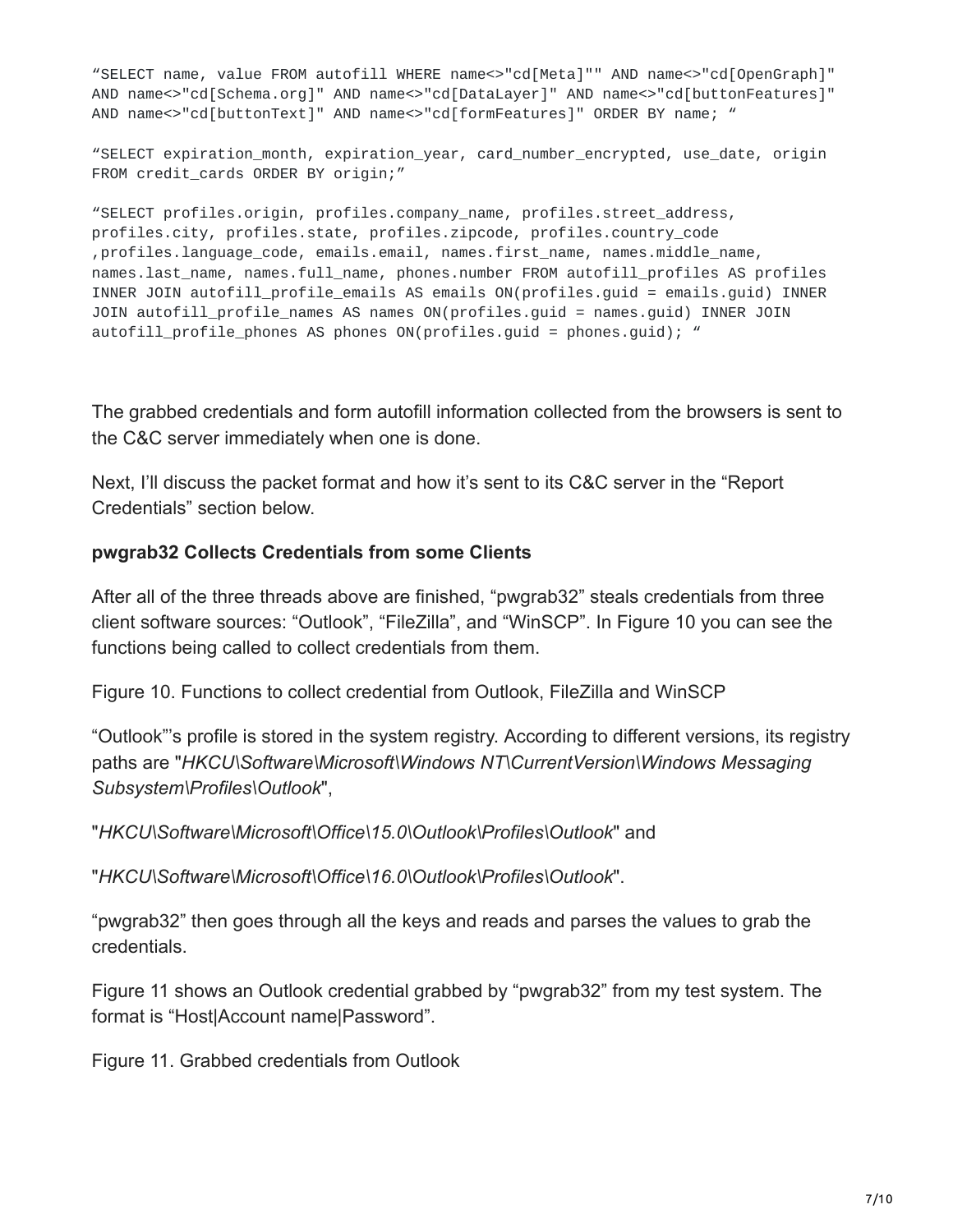FileZilla is an FTP client software that stores its history as plain text in file "%APPDATA%\\filezilla\\recentservers.xml", and stores its login data as plain text in file "%APPDATA%\\filezilla\\sitemanager.xml". "pwgrab32" can easily obtain their history records and credentials by parsing these two XML files.

WinSCP is another FTP client software. Its credentials are stored in the system registry under the registry path "*HKCU\Software\Martin Prikryl\WinSCP 2\Sessions\*". "pwgrab32" can grab its credentials by enumerating all of the sub-keys and reading out their values "HostName", "PortNumber", "UserName", "Password", and "FSProtocol".

# **Report Credentials**

Trickbot has many C&C commands. I have talked about these commands in detail in my [previous blog](https://www.fortinet.com/blog/threat-research/deep-analysis-of-the-online-banking-botnet-trickbot.html).

In module "pwgrab32", however, I observed that it has new command numbers: 81 and 83.

Command 81 is for reporting grabbed credentials of Browsers, FTP clients, and Outlook.

Command 83 is for reporting grabbed form autofill information from Google Chrome.

It uses HTTP POST method to report the plain text credentials to the C&C server.

The POST URI format is like this:

*POST /[group tag]/[Client\_ID]/[Command number]/*

The body part is the grabbed credentials or form autofill information in plain text.

"group tag" is "auto1".

"Client ID" is generated with the computer name, Windows version and random string.

Figure 12 shows reporting "chrome password" using command 81.

Figure 13 shows reporting "chrome autofill information" using command 83.

Figure 12. Report grabbed credential data from Chrome

Figure 13. Report form autofill data from Chrome

Below is an IP list of the C&C servers that are used to handle the credential data. The IP list was decrypted by "pointes.exe" from the file "dpost", and was passed to "pwgrab32" by calling the API WriteProcessMemory. Calling the API EnumDpostServer(fun\_index) of coreparser.dll, we can get one IP of them by using the fun\_index.

*<dpost>*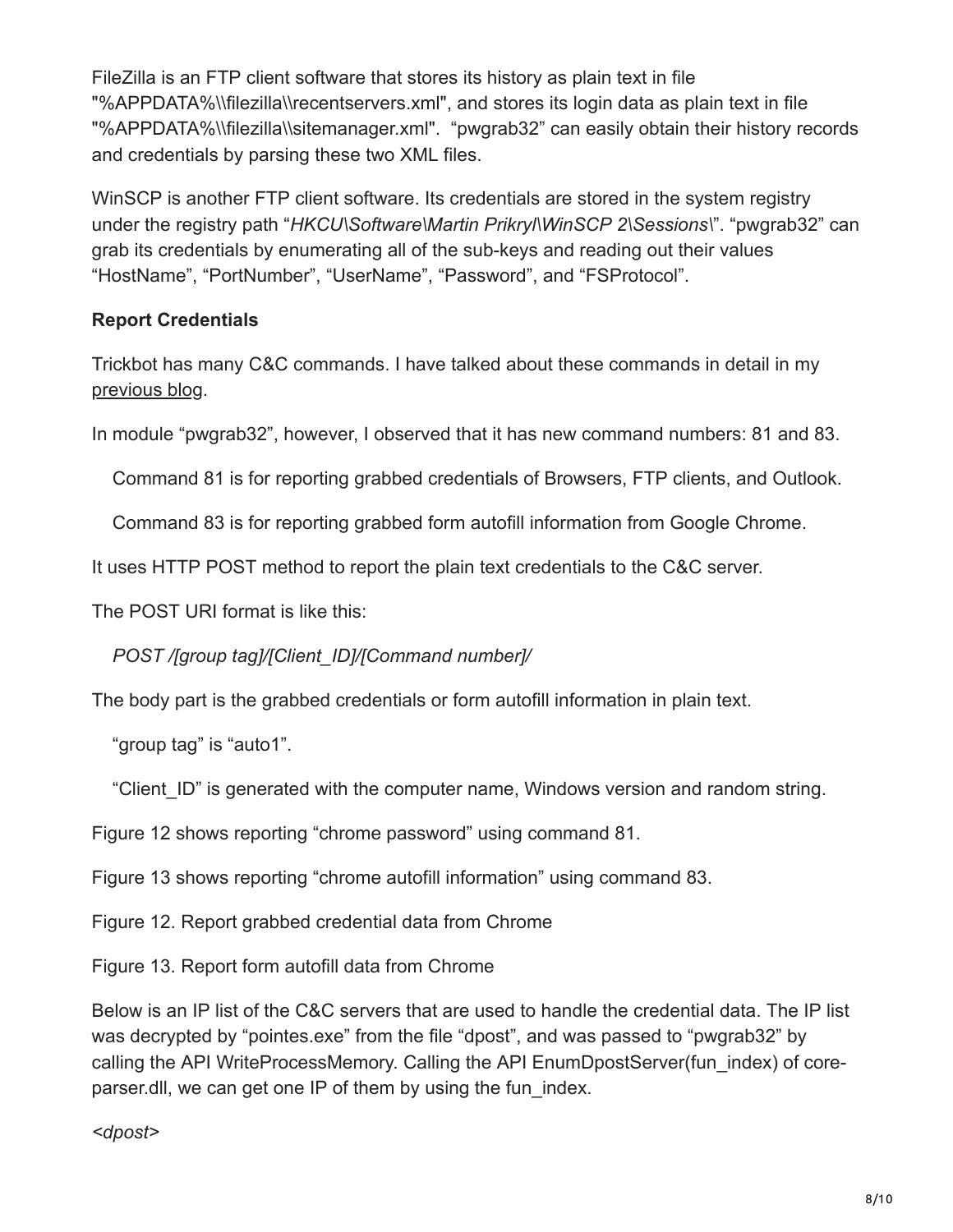*<handler>http://173.171.132.82:8082</handler> <handler>http://66.181.167.72:8082</handler> <handler>http://46.146.252.178:8082</handler> <handler>http://97.88.100.152:8082</handler> <handler>http://174.105.232.193:8082</handler> <handler>http://23.142.128.34:80</handler> <handler>http://177.0.69.68:80</handler> <handler>http://5.228.72.17:80</handler> <handler>http://174.105.232.193:80</handler> <handler>http://177.0.69.68:80</handler> <handler>http://23.226.138.220:443</handler> <handler>http://23.226.138.196:443</handler> <handler>http://23.226.138.221:443</handler> <handler>http://92.38.135.151:443</handler> <handler>http://198.23.252.204:443</handler> </dpost>*

#### **Solutions**

"hxxp://excel-office.com/secure.excel " is rated as **Malicious Websites** by the FortiGuard Webfilter service, and Sep\_report.xls is detected as **VBA/Agent.JHAZ!tr.dldr** and pointer.exe as **W32/GenKryptik.COMA!tr** by the FortiGuard Antivirus service.

#### **How to remove this malware:**

1) Open Task Scheduler and go to Task Scheduler(Local) -> Task Scheduler Library

2) Select the item named "Msnetcs", press the Delete key, and then click Yes.

3) Restart your system and delete the entire folder of %AppData%\VsCard.

**IoC**

**URL:**